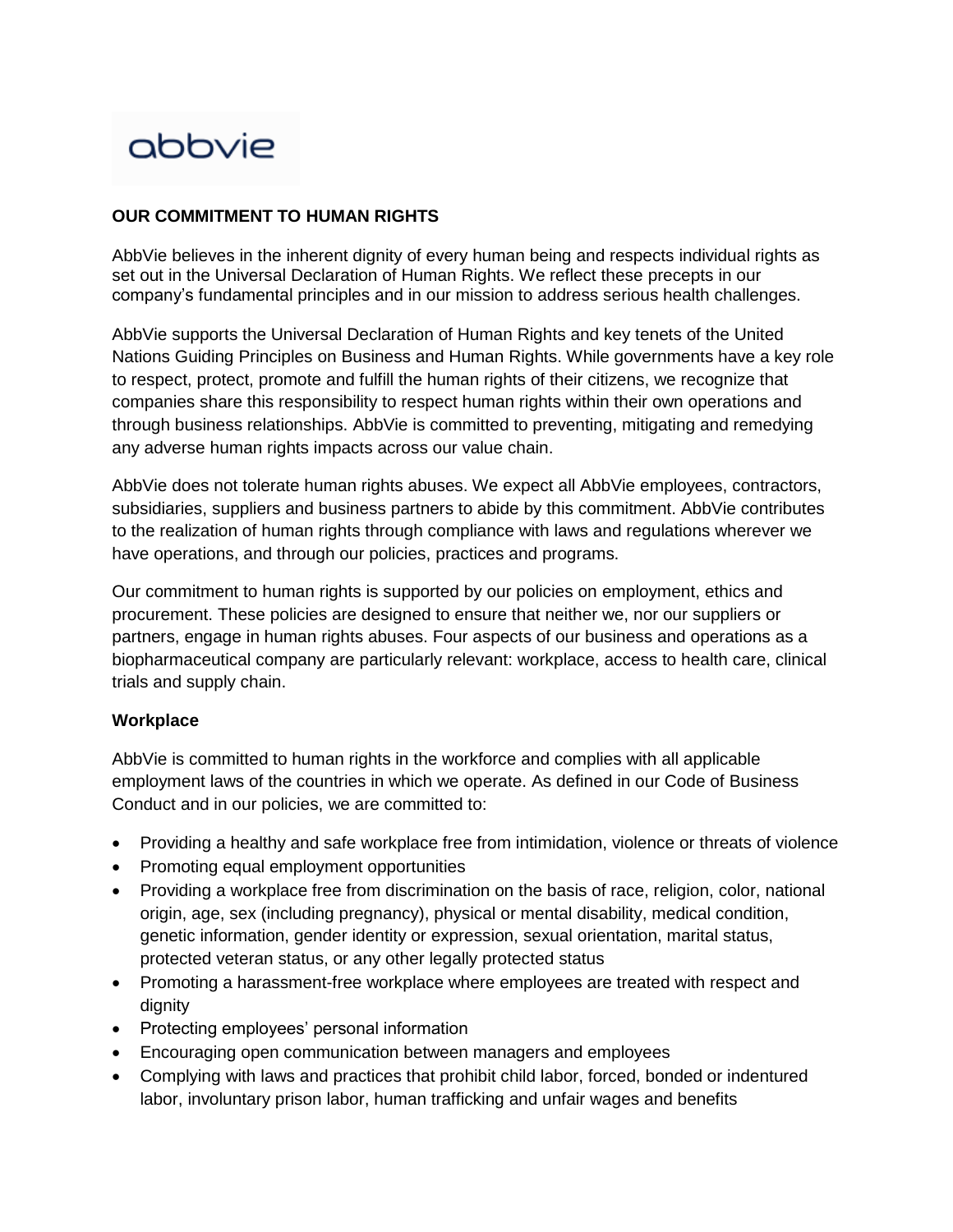We have policies, procedures and practices in place to evaluate and address workplace concerns raised by employees and to ensure compliance with applicable laws. We also verify that all employees have the right to work in the country in which they work. We provide training to employees on anti-harassment and anti-discrimination policies and practices. AbbVie's antiharassment/discrimination policy applies to all employees, applicants, vendors, customers, clients or any third party engaged in business with AbbVie.

Employees should promptly report any known or suspected breach of our policies or illegal or unethical behavior. We offer a number of resources such as our confidential Ethics and Compliance Helpline, a telephone- and web-based hotline maintained by a third party for the purpose of gathering information regarding compliance and ethics concerns. Employees may also contact our Office of Ethics and Compliance or the Chief Ethics and Compliance Officer directly. AbbVie does not tolerate retaliation against individuals making a good faith report. Any employee found to be involved in inappropriate conduct or in violation of our Code of Business Conduct, our policies, our procedures and/or applicable laws or regulations is subject to corrective action, up to and including termination of employment.

### **Access to Healthcare**

We believe patients need access to quality and affordable medicines. Using our expertise to improve health is one of AbbVie's corporate responsibility commitments and is integral to our core business strategy. As detailed in Our Commitment to Access to Medicines, we use a variety of strategies to support patients and enhance access to healthcare. AbbVie is committed to the highest quality products for patients who use them.

AbbVie works to increase access to healthcare services and to our medicines. We do this by: collaborating with local stakeholders to provide tailored solutions that meet specific needs for pricing and access; partnering with stakeholders on interventions to help build healthcare capacity; and advancing patient and provider education globally.

## **Clinical Trials**

Our clinical trials policies, programs and management systems are designed to respect the human rights of clinical trial participants. To ensure these studies are conducted in accordance with the highest standards of protection for individual participants, AbbVie strictly follows important rules governing clinical research. These include the World Medical Association's Declaration of Helsinki, the International Council for Harmonisation of Technical Requirements for Pharmaceuticals for Human Use and all applicable local rules and regulatory requirements. The rights, safety and well-being of trial subjects are protected, consistent with global ethical standards and regulatory requirements. We register all clinical trials on publicly accessible clinical trial registries in the United States and in the European Union. Regardless of outcome, we publicly disclose the results of our clinical trials.

## **Supply Chain**

Our suppliers are integral to the success of our company. Each day, AbbVie and its suppliers make decisions that impact AbbVie's ability to provide quality health care products to its